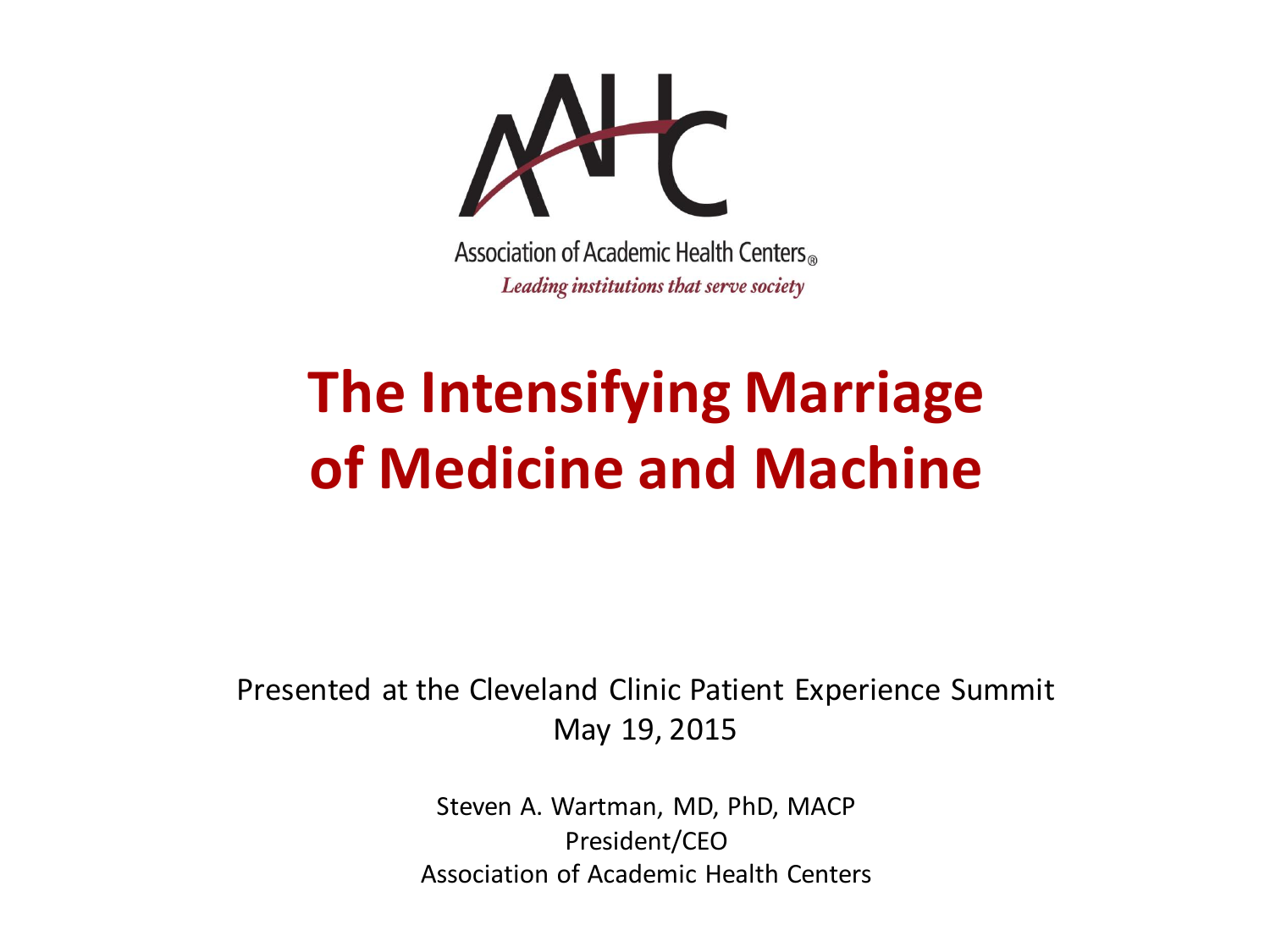#### **Some definitions**

- **Marriage** 
	- Any close or intimate association or union
	- A formal agreement between two enterprises to combine resources for mutual benefit
- **Medicine** 
	- The art or science of restoring or preserving health

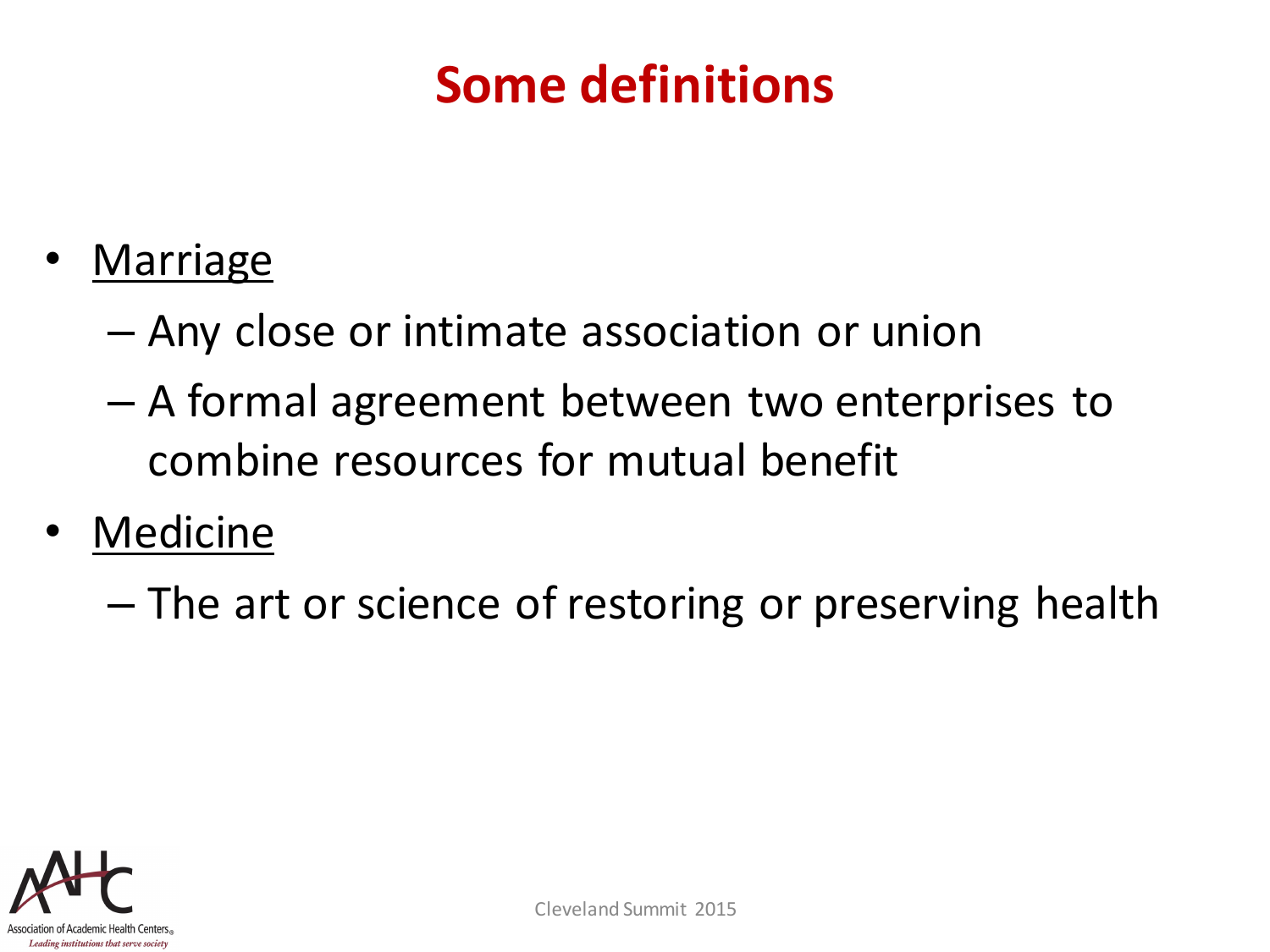#### **Some more definitions**

- Robot
	- Term coined by Czech writer Karel Čapek in his 1920 play, *R.U.R*
- **Machine** 
	- A system or device, such as a computer, that performs or assists in the performance of a human task

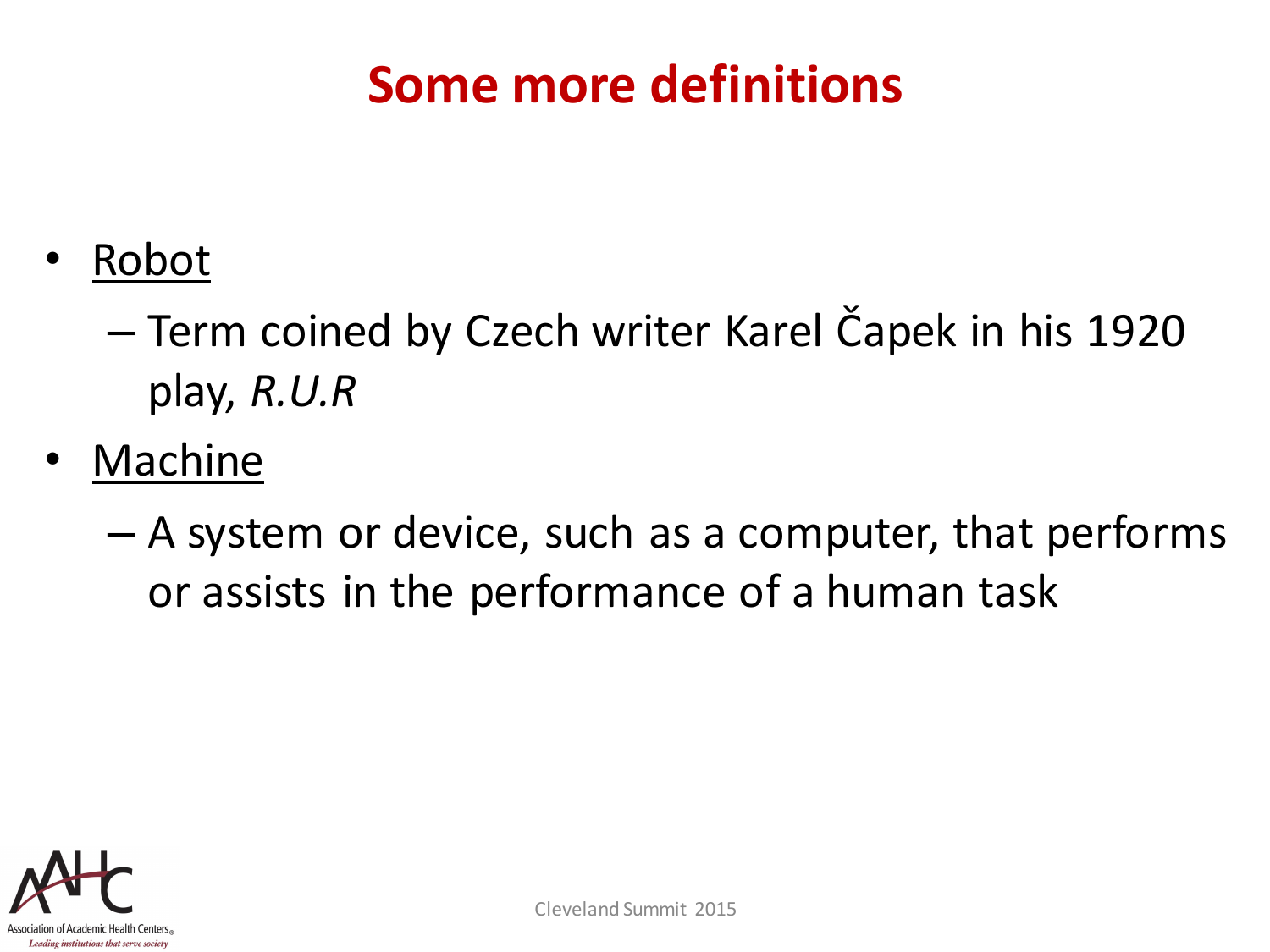## **The rise of the machines**

• The market for the mixture of intelligent algorithms and robots is growing seven times faster that traditional manufacturing robots<sup>1</sup>

1. Business Insider, February 2015

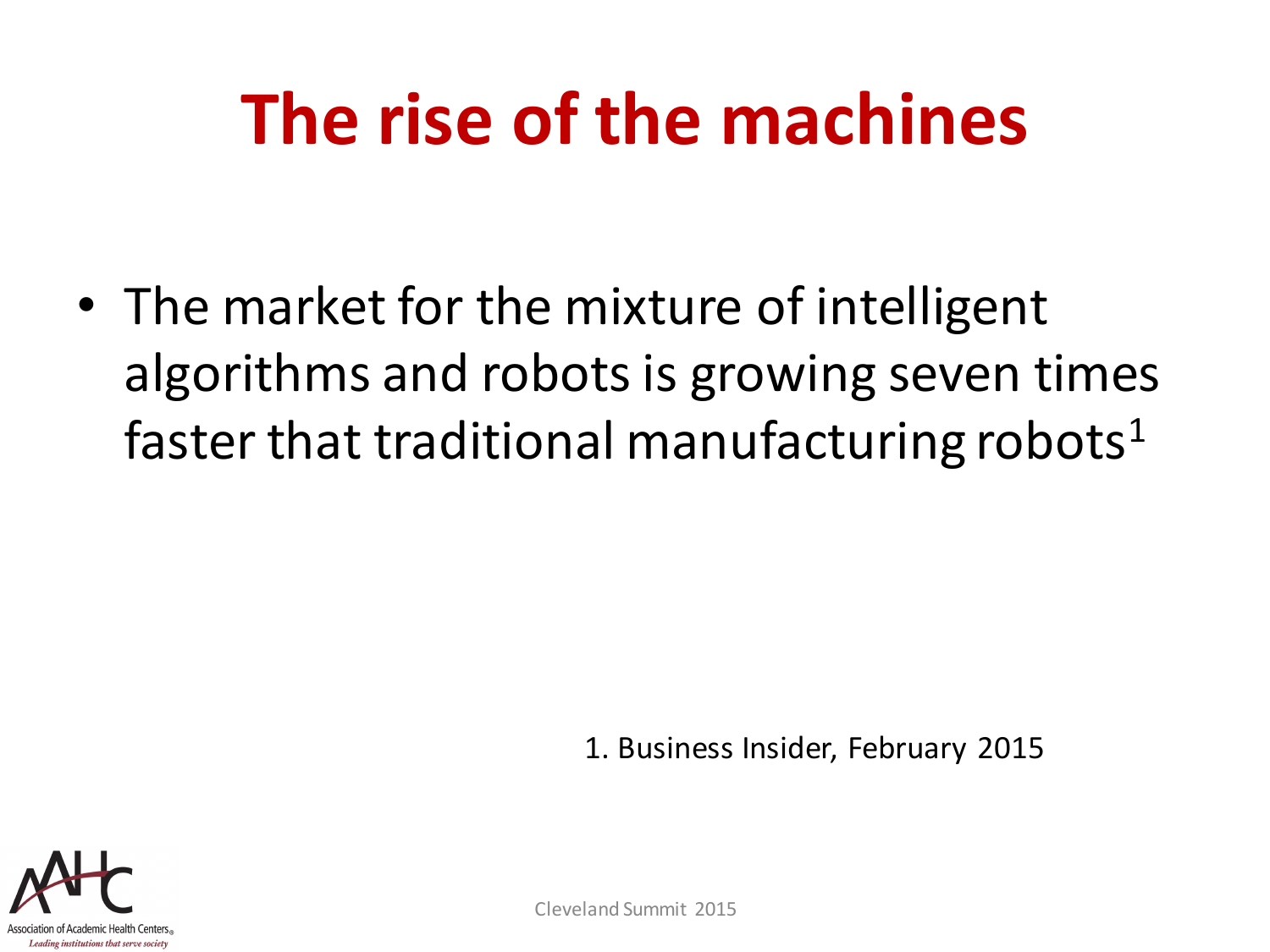#### **Robots trending in healthcare, e.g.:**

- Dispensing meds: robot pharmacists
- Administering cancer treatments: Nano robots
- Diagnosing diseases: pap smear screening
- Caring for the elderly: 24 hour live-in robots
- Surgical robots are now a billion dollar industry in a growing range of medical specialties

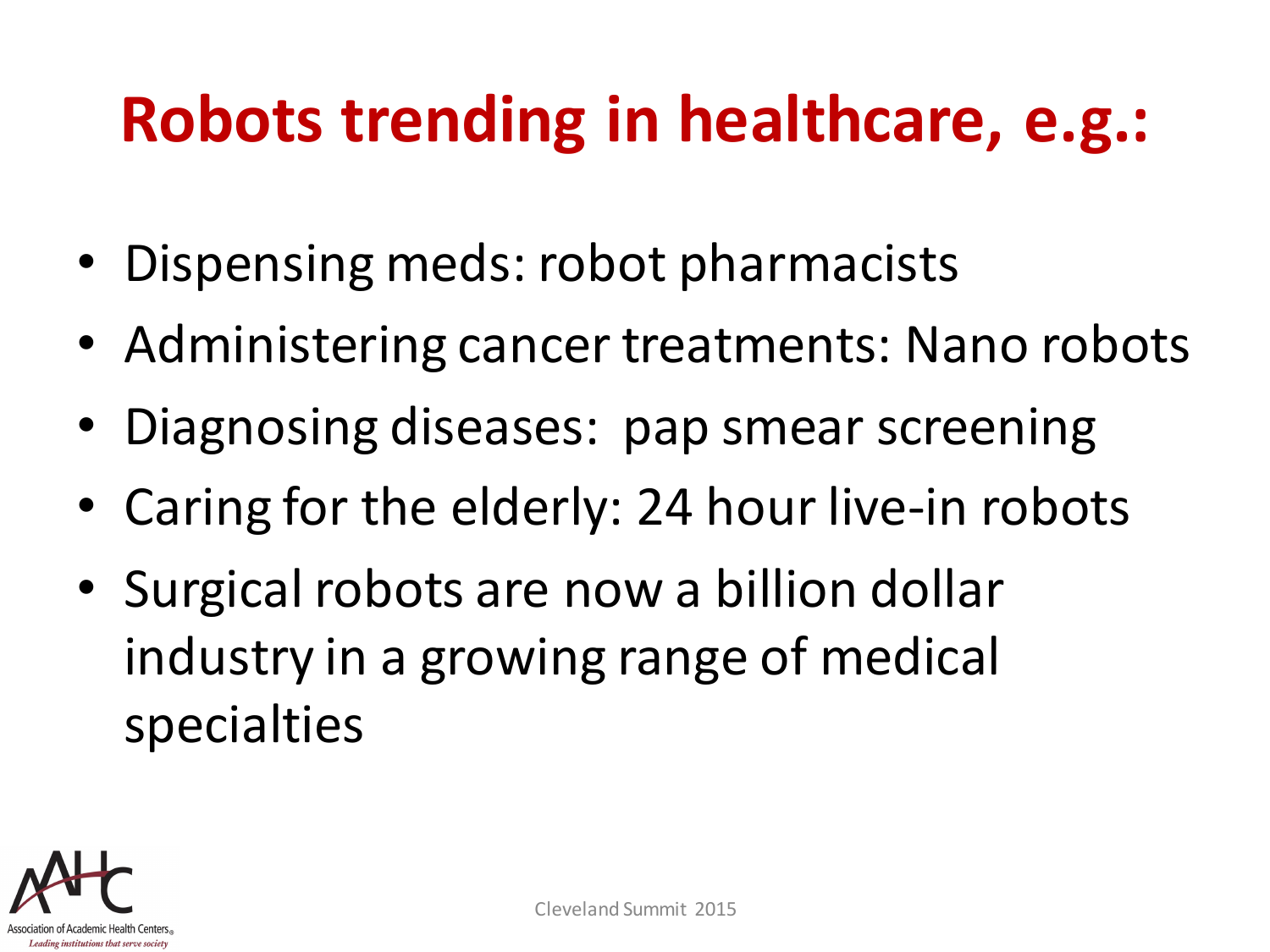### **Question:**

• "Will smart machines replace humans like the internal combustion engine replaced horses?"<sup>1</sup>

1. <http://www.esquire.com/lifestyle/a34630/viv-artificial-intelligence-0515/>

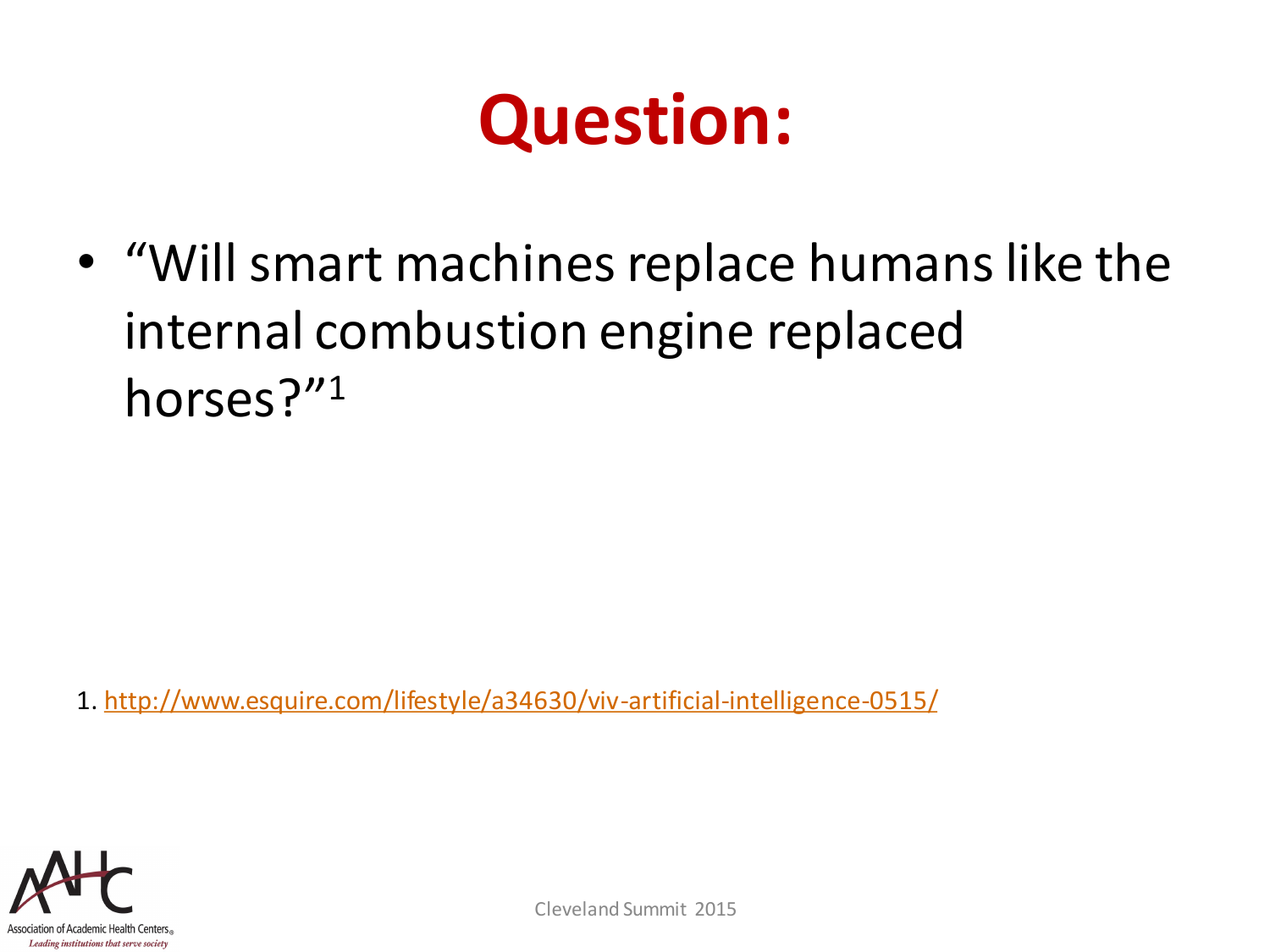## **A deep perspective regarding all aspects of healthcare must include the intersection of:**



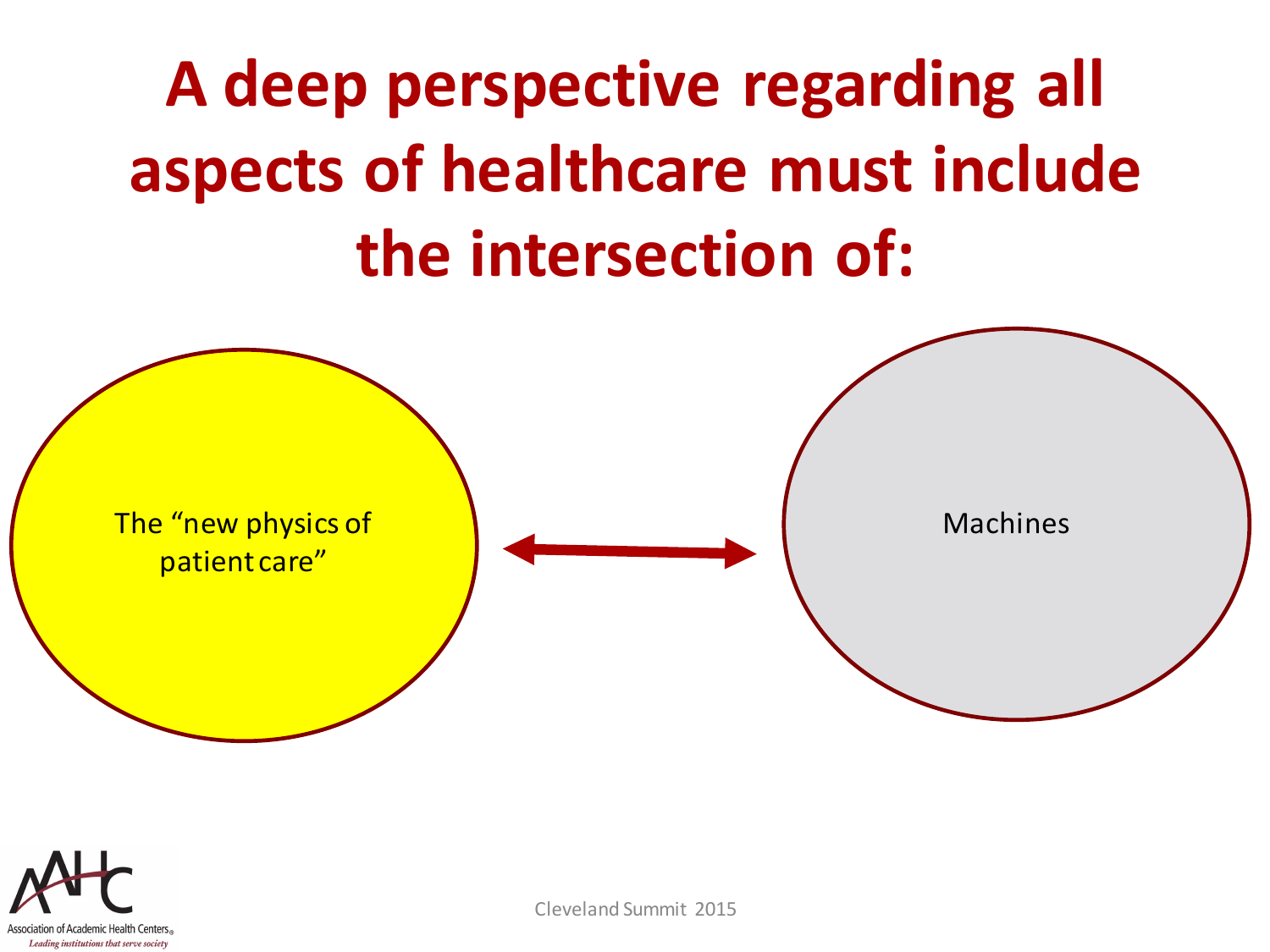### **The extent and nature of the overlap is unknown**



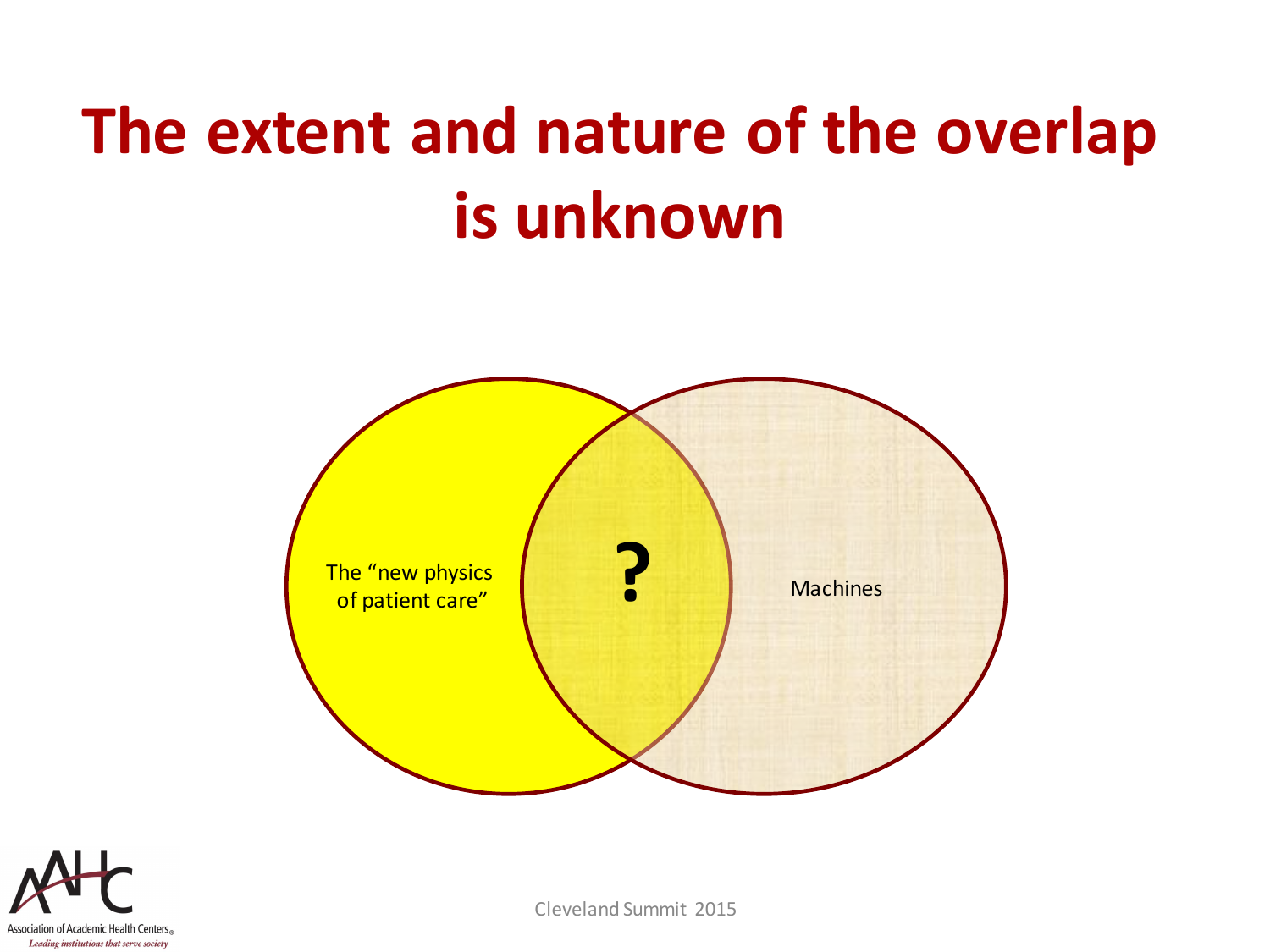## **Machines are busy disrupting our conventional thinking, for example:**

- Healthcare workforce projections
- Education of healthcare professionals
- Biomedical and clinical research
- Patient care delivery

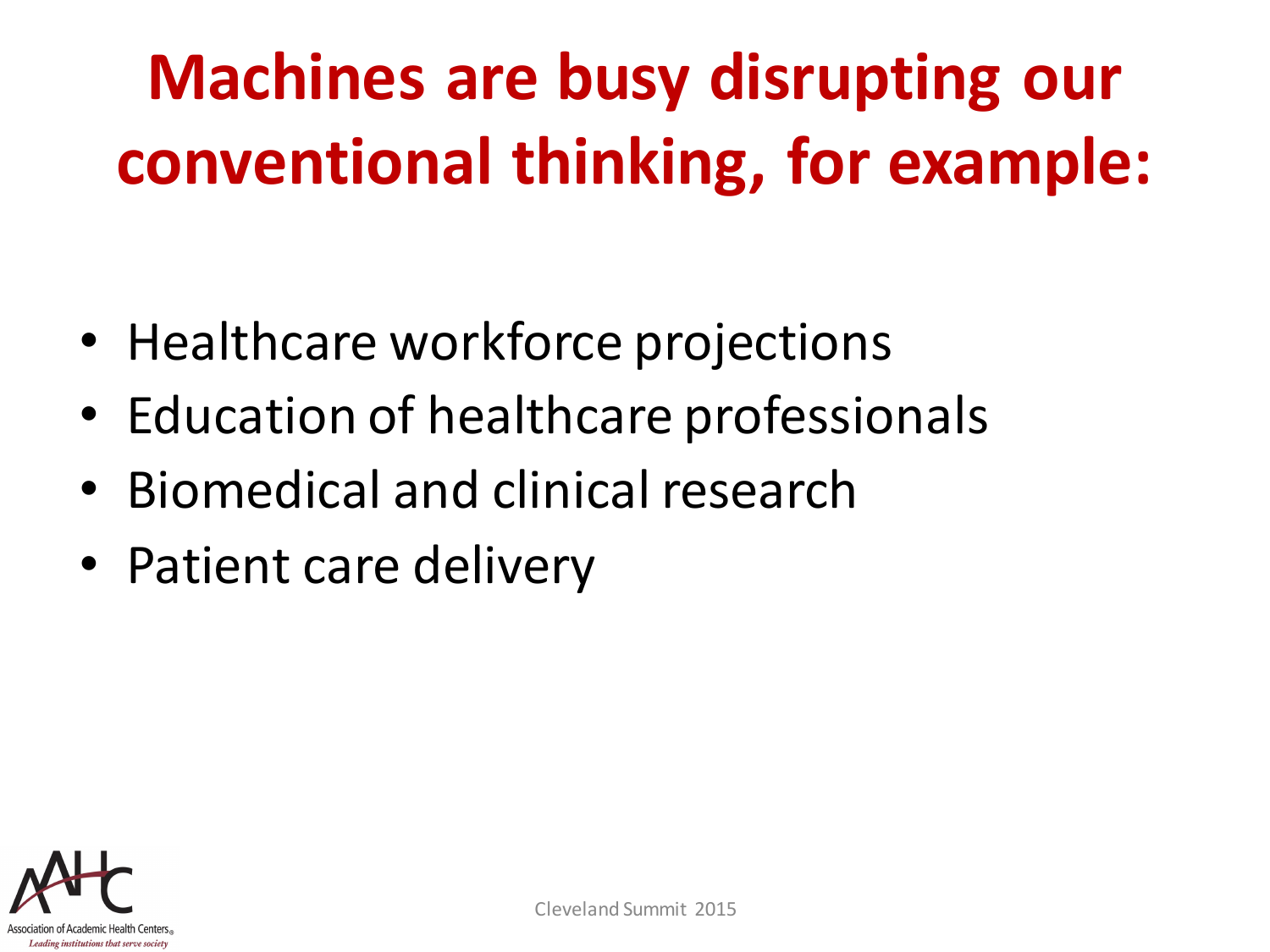### **What will the future healthcare workforce look like?**

"Simply adding more doctors to the current mix is not a thoughtful solution to workforce challenges."<sup>1</sup>

"It is not possible to determine the future shape of health care delivery and to project the workforce needed"<sup>2</sup>

- 1. From Pizzo et al. The Future of Graduate Medical Education: Is There a Path Forward? Chapter 11 in *The Transformation of Academic Health Centers*, Elsevier, May 2015
- 2. Nasca and Thomas. Medicine in 2015: Selected insights form ACGME's scenario planning. *J Grad Med Ed*, March 2015: 139-142

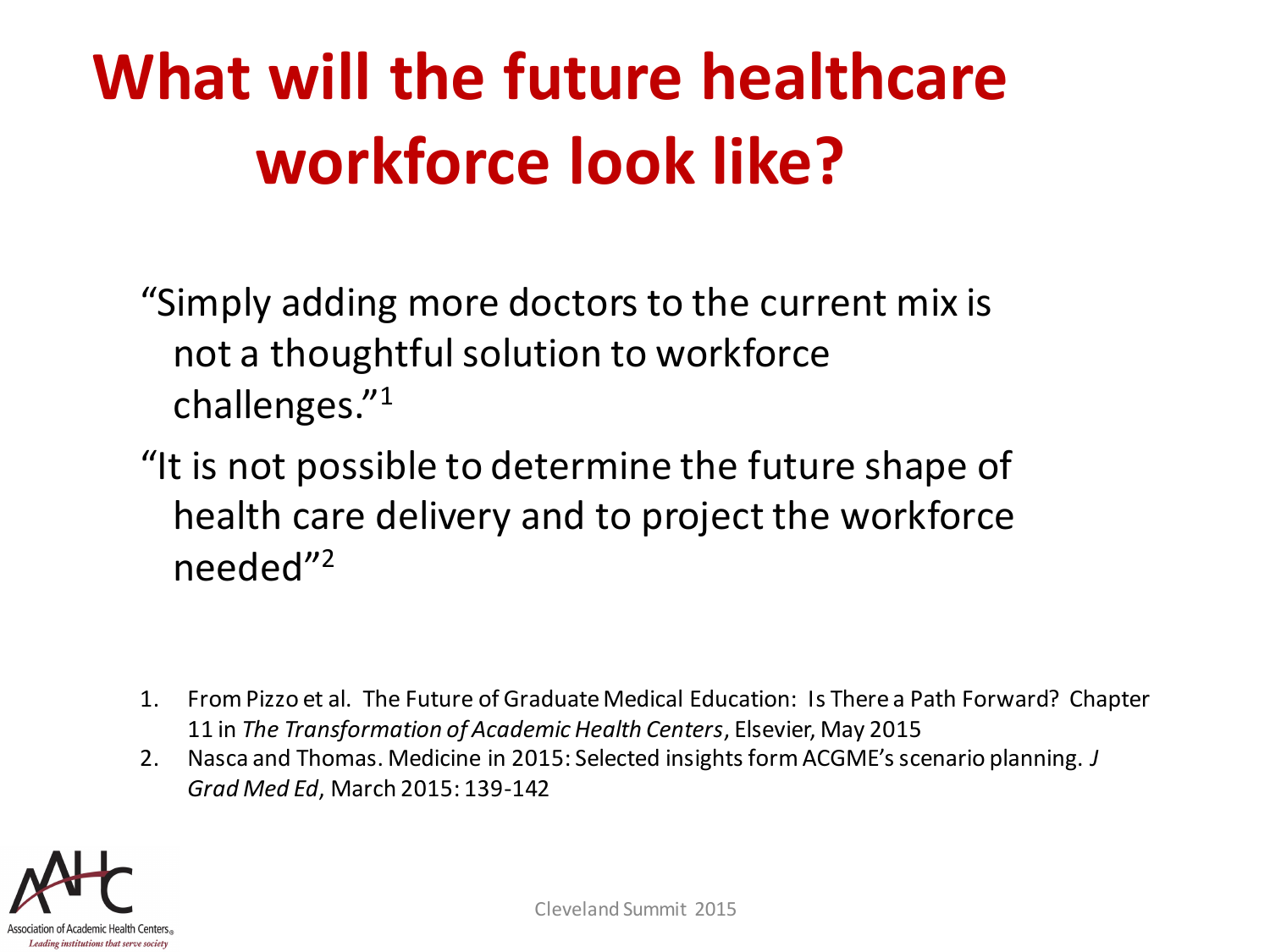#### **Health professions education disruption**

- Electronic/digitized education platforms
- Designing and implementing interprofessional teaching
- Contrast the electronic skills of students with that of the faculty

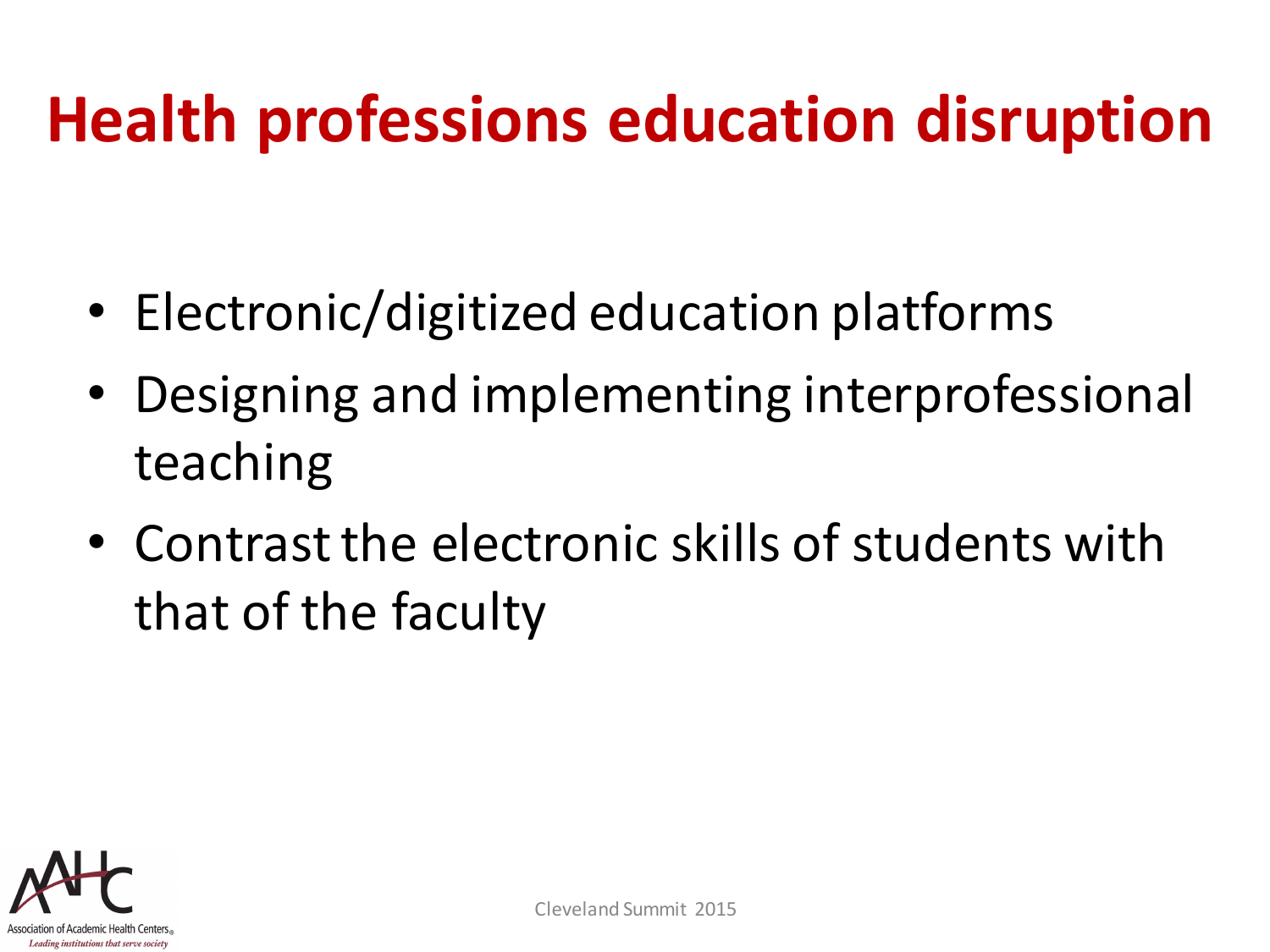#### **Biomedical research disruption**

- Rise of "Team Science"
- Management of huge data sets
- Democratization of information
	- Crowd-sourcing
	- What constitutes a clinical trial?
	- Ultimately, who "controls" research?

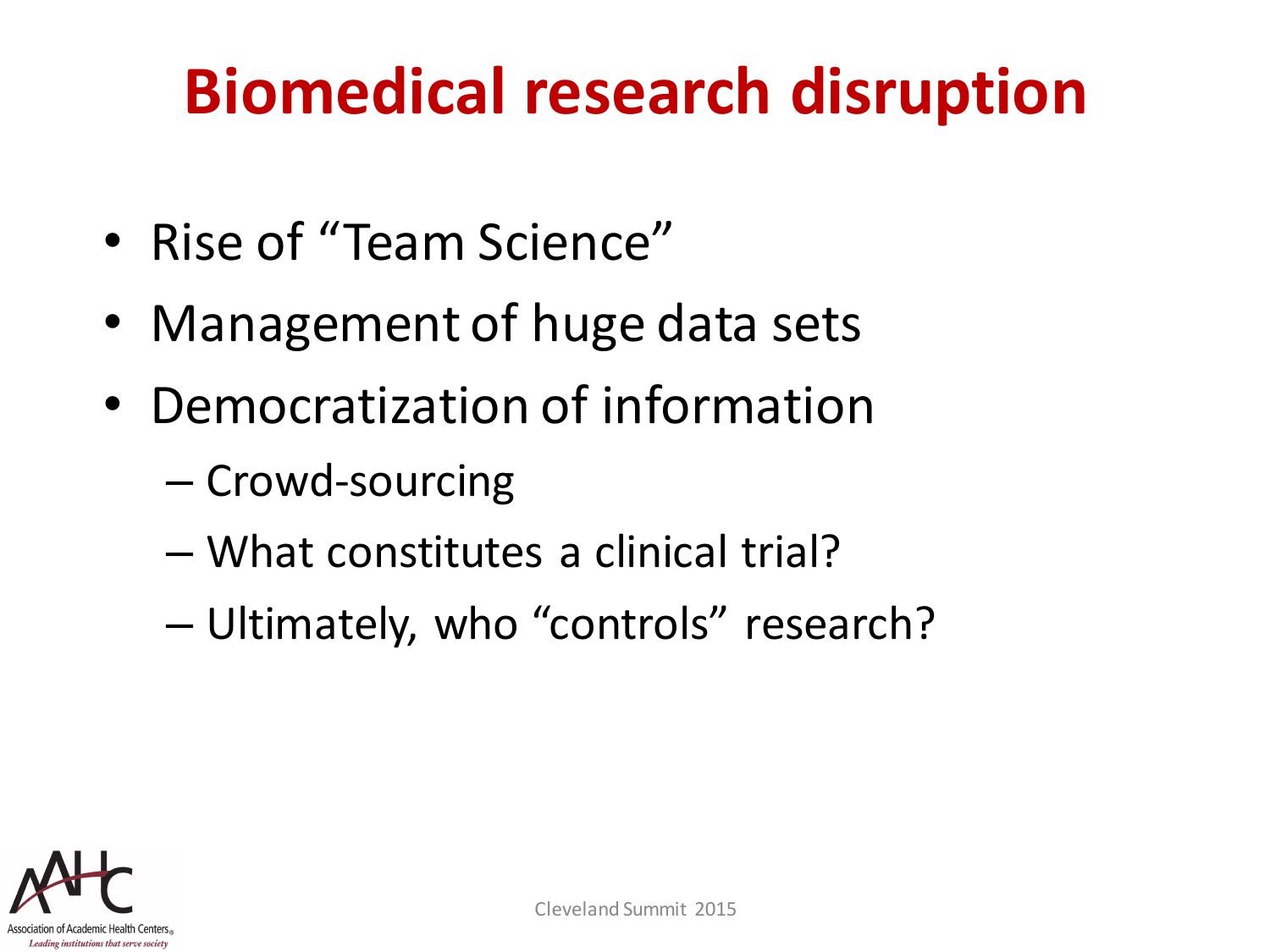## **Healthcare delivery "disruptors"**

- Changing market forces
- Consumer empowerment
- Disease patterns
- Entrepreneurism
- Globalization
- Politics and policy
- Population demographics
- Science
- Societal needs and values
- Technology

**These challenges are beyond the ability of a single clinician or health care team to manage**

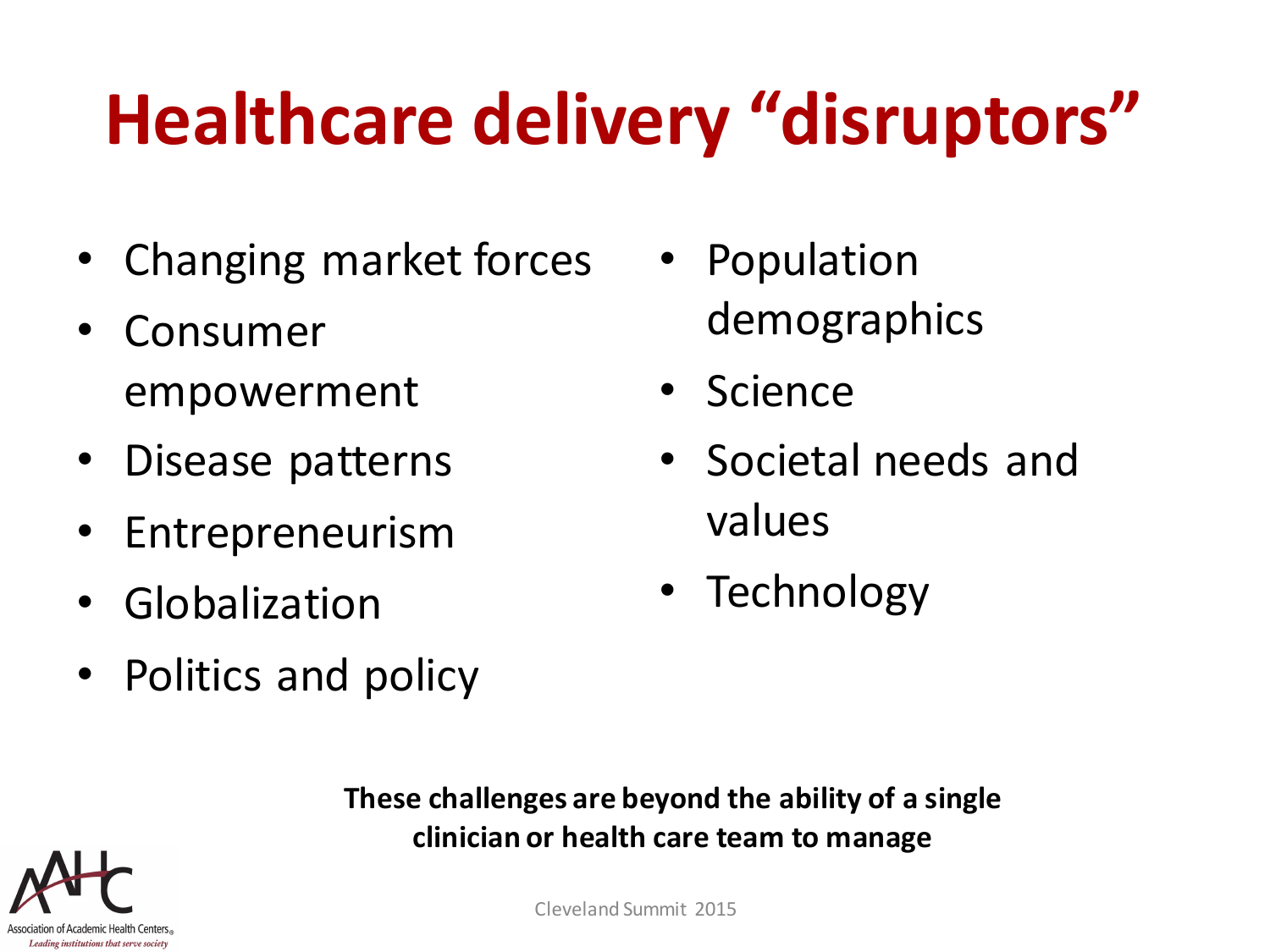#### **Patient care disruption**

#### The new "physics" of patient care



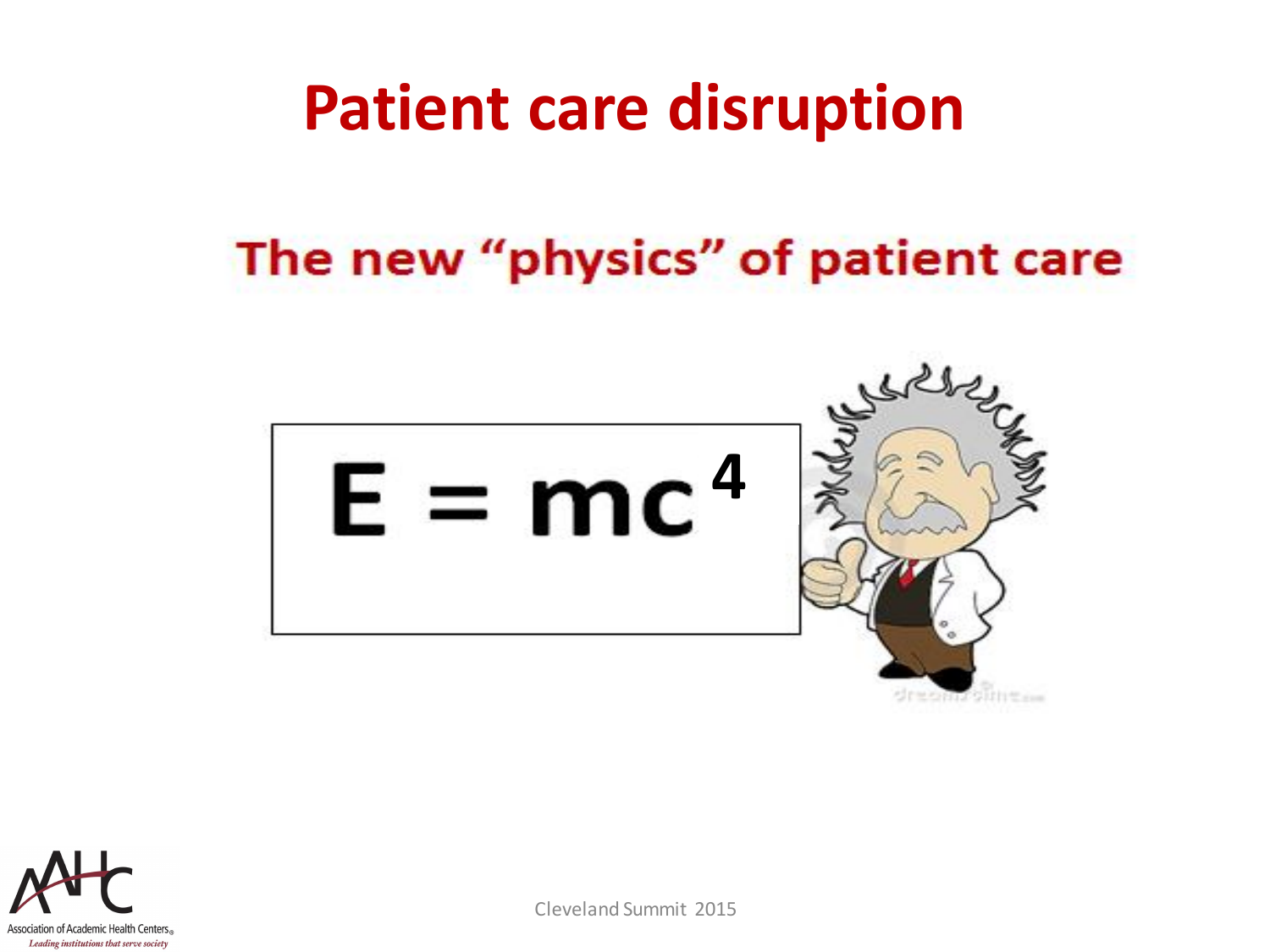## $E = mc^4$

The Emerging model of healthcare<sup>a</sup>, where:

- $\triangleright$  m = the population, both individually and collectively
- $\geq C^3$  =
	- $c^1$  = care anywhere
	- $c^2$  = care in teams
	- $c^3$  = care by large data sets
	- $c<sup>4</sup>$  = care by machines
- Association of Academic Health Center Leading institutions that serve society

a. Inspired by Eric Dishman's Ted Talk at http://www.ted.com/talks/eric\_dishman\_health\_care\_should\_be\_a\_team\_sport.htm.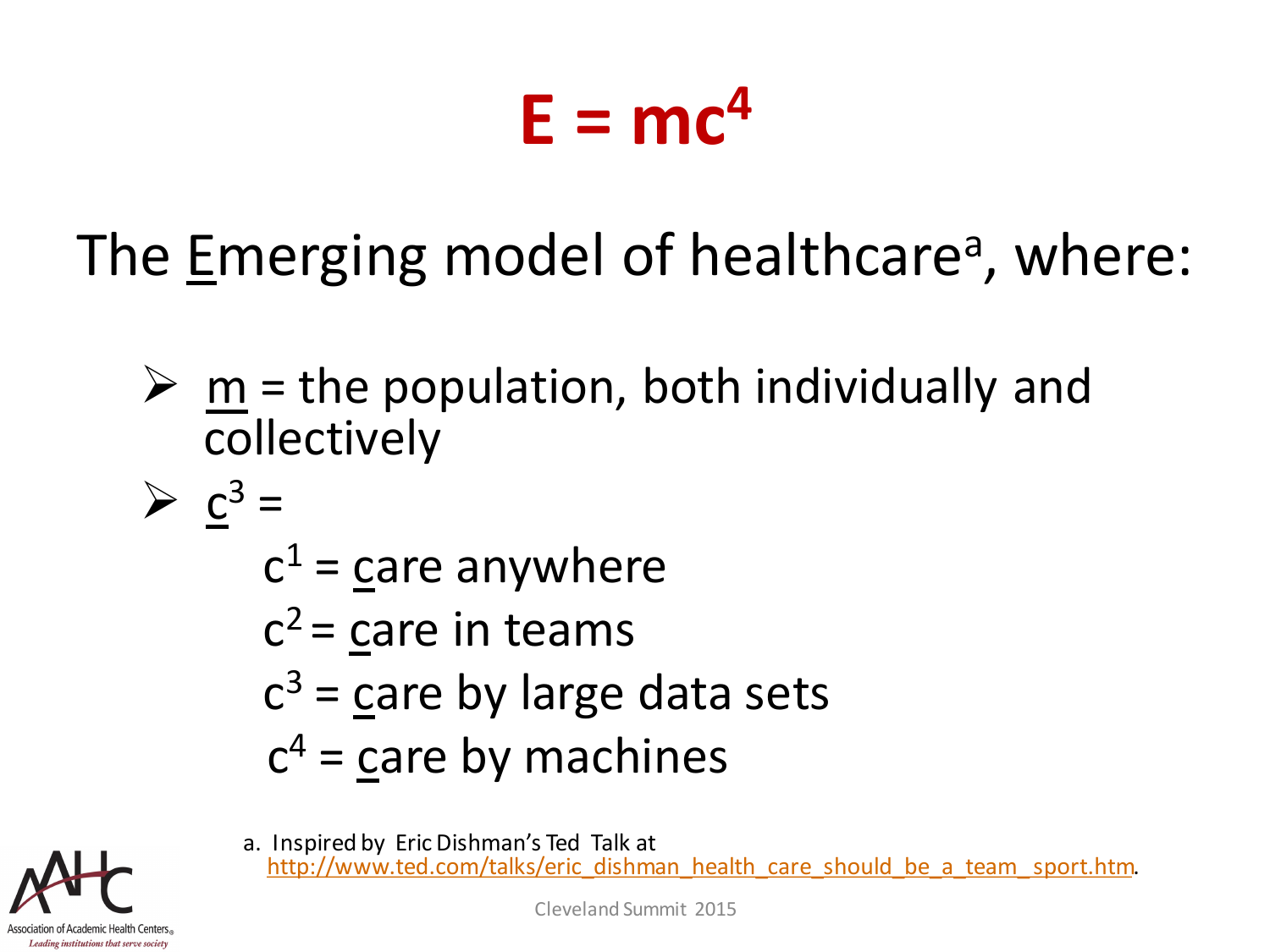# **Care anywhere (c<sup>1</sup> )**

- Technology is moving with and inside the patient's body, wherever the patient may be
- Large, fixed infrastructures are necessary, but could be configured differently
- Consumers want convenience and one-stop shopping

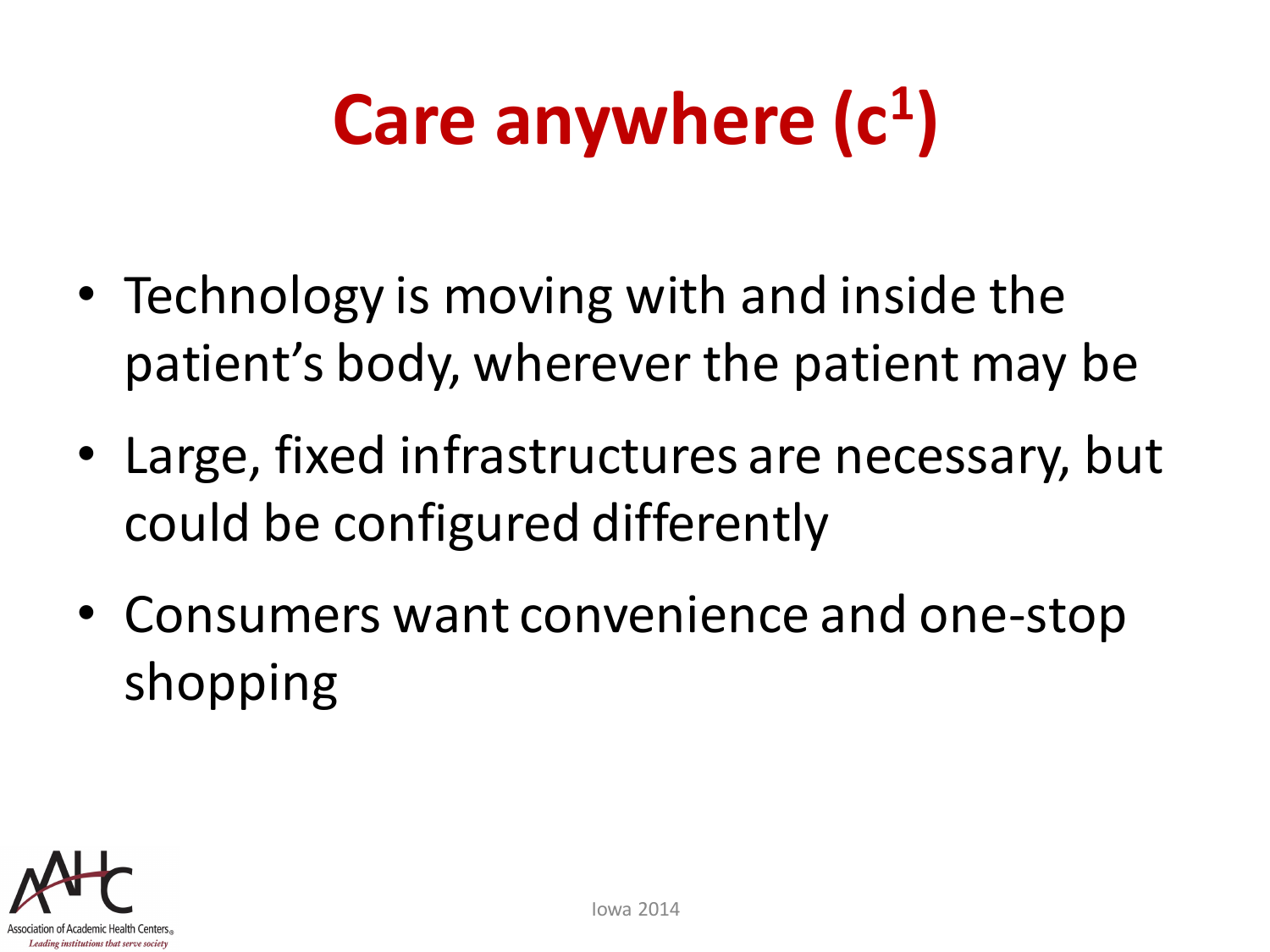# **Care in teams (c 2 )**

- The sacrosanct one-to-one doctor patient relationship is being replaced by relationships with multiple health professionals
- Figuring out how to gain the most value from team care is key
- Reimbursement must be supportive
- Scope of practice needs careful re-design

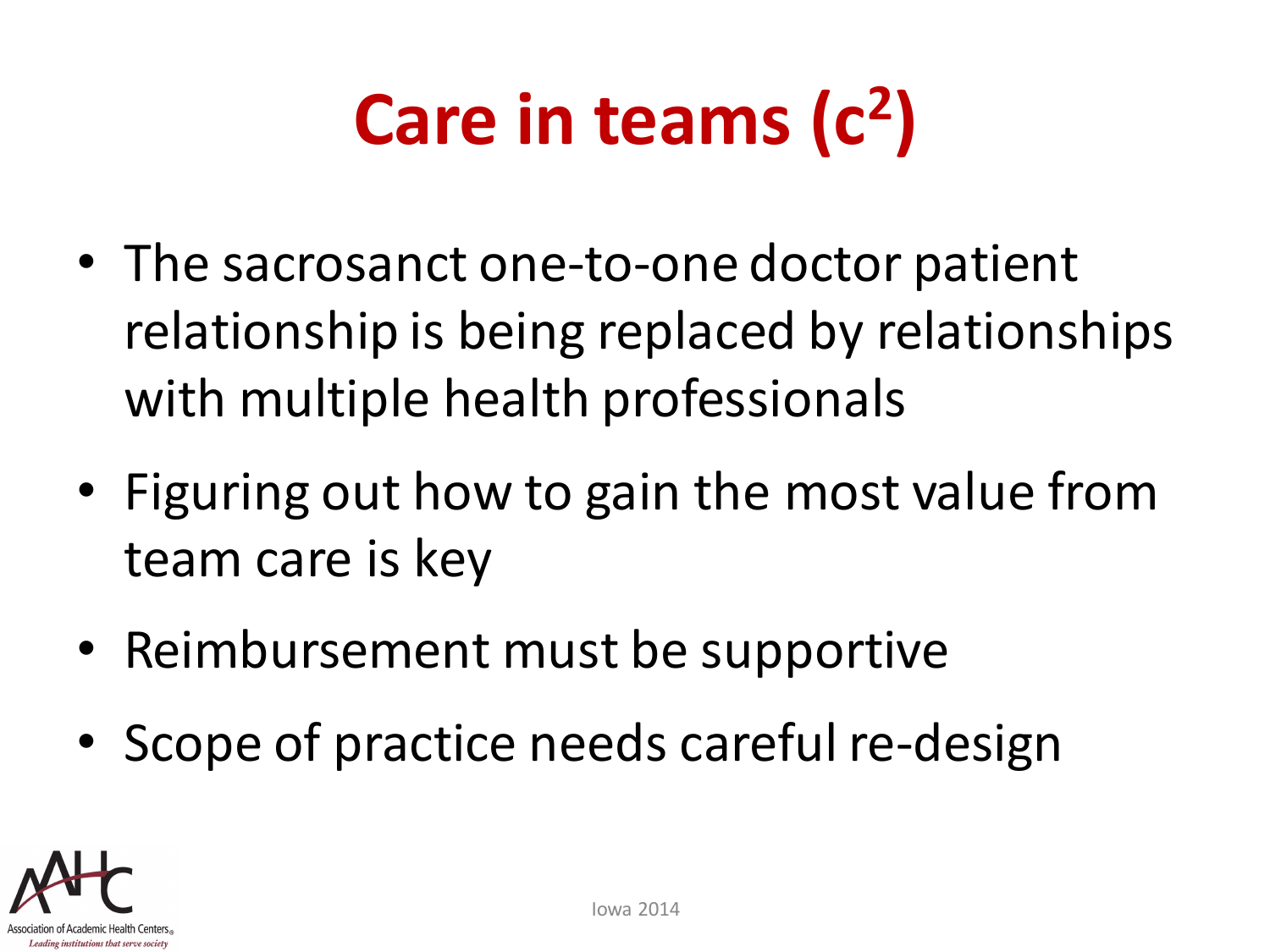### **Care in large data sets (c 3 )**

- Collections of huge meta-data sets are becoming standard for patients, eventually leading to continuous monitoring
- A new interpretive and functional infrastructure to is required to manage this data
- Locus of decision-making is shifting

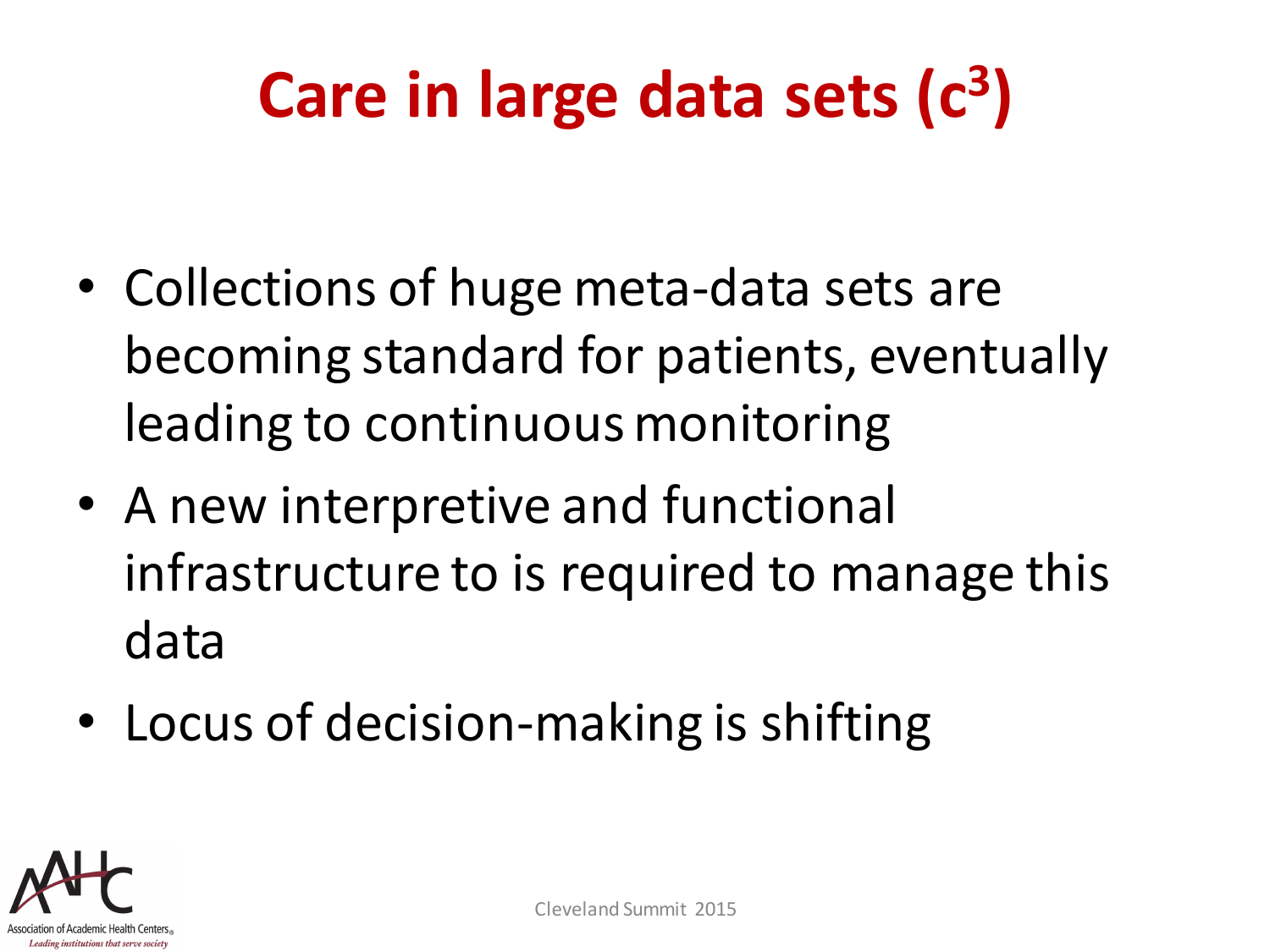# **Care by machines (c 4 )**

- Machines can out-perform humans in many tasks (surgery, data storage and recall)
	- They don't have to be perfect, but just make less mistakes than humans
- Machines' abilities don't decline with age – They can be updated
- Machines don't get tired

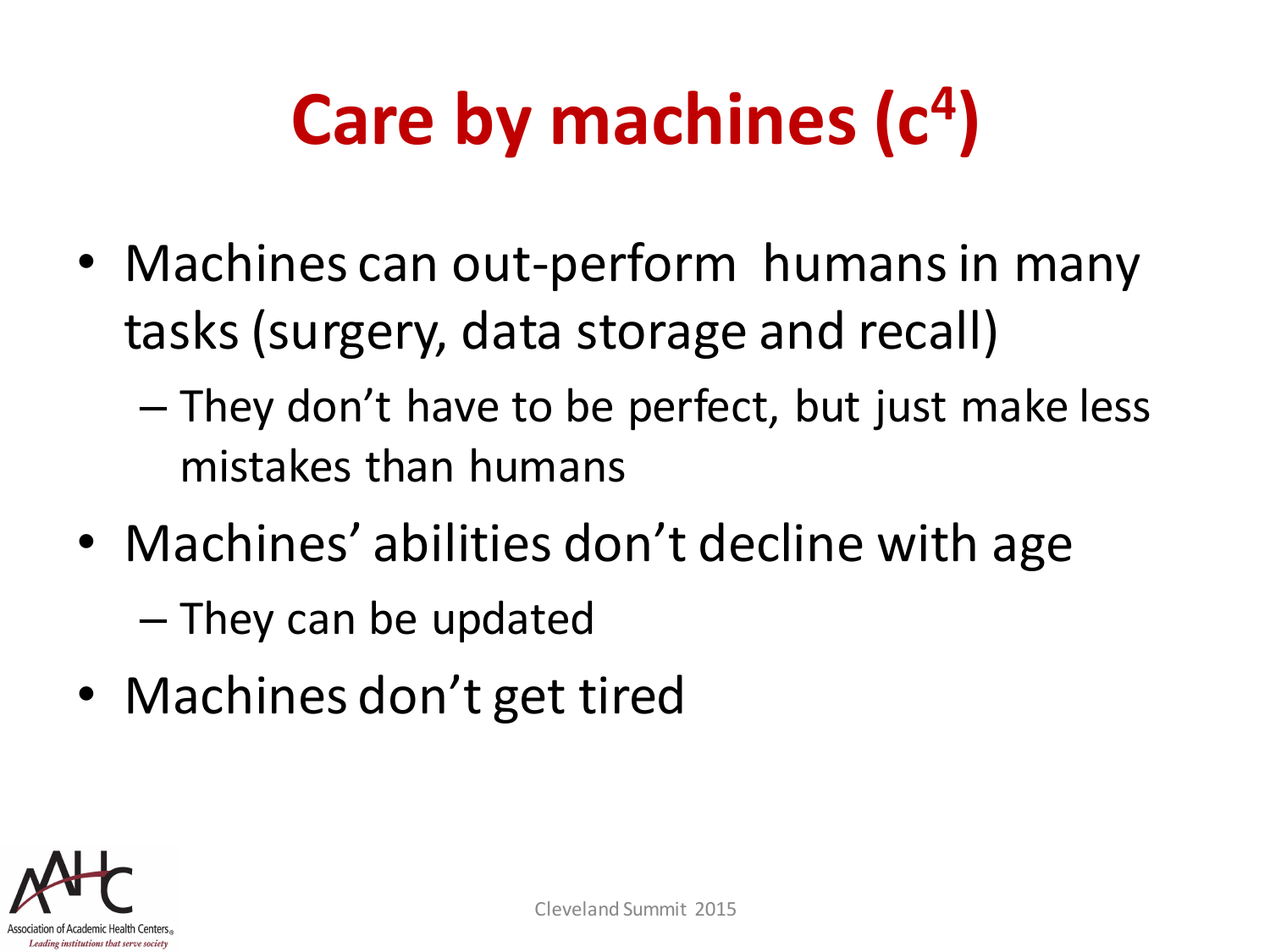## **The reality**

- No human can effectively process the exploding volume of medical knowledge and data
- Machines will know more and be able to perform more tasks than care givers
- Devices out-perform human capacity in both the cognitive and physical senses

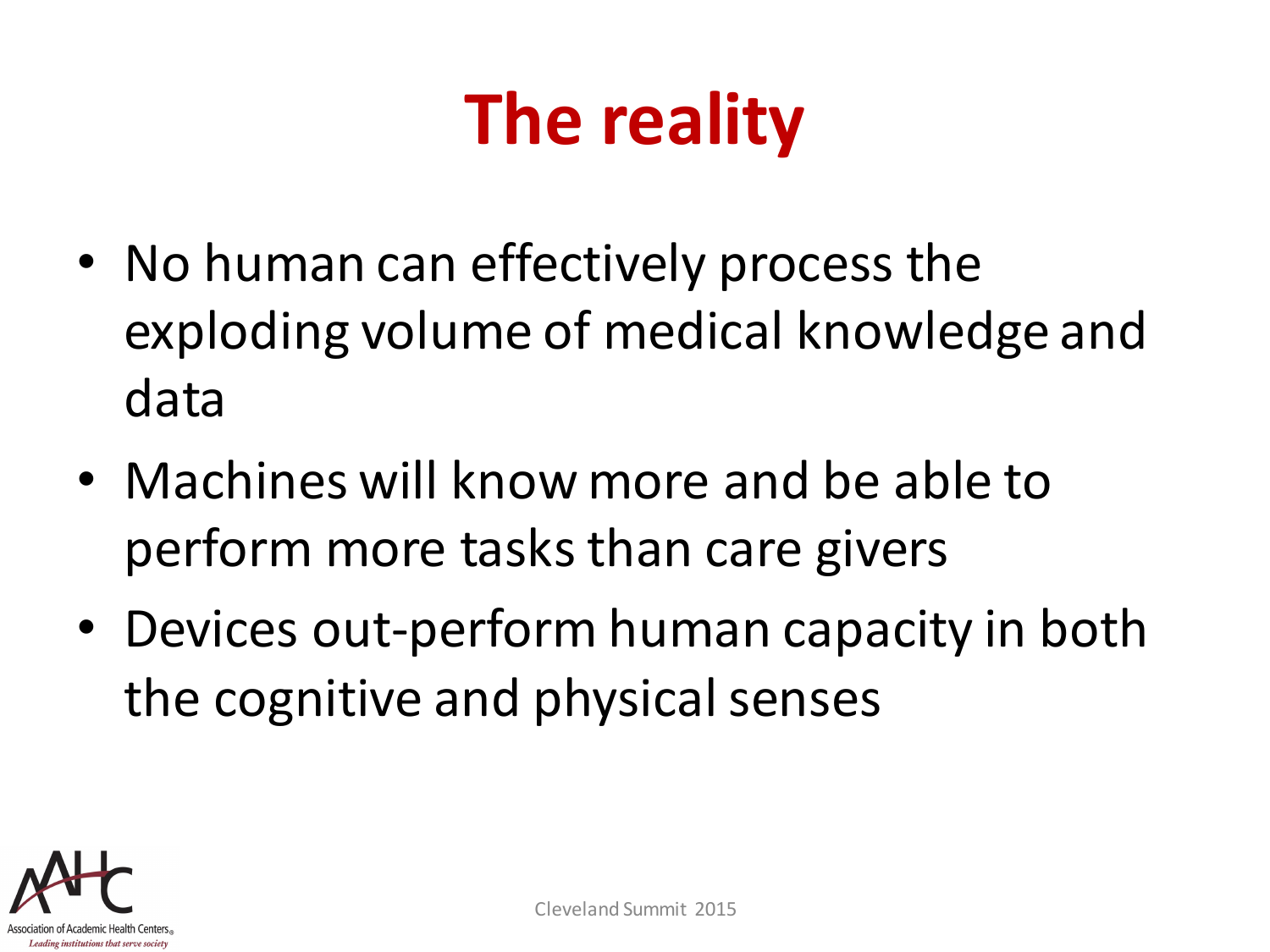## **Levels of mastery**

- Skill: the ability to perform a concrete act
- Competence: level at which the skill is performed
- Expertise: the ability to see the big picture, understand all the unique elements involved, and draw appropriate conclusions
- *Professional intelligence: the confluence of professional values and expertise*

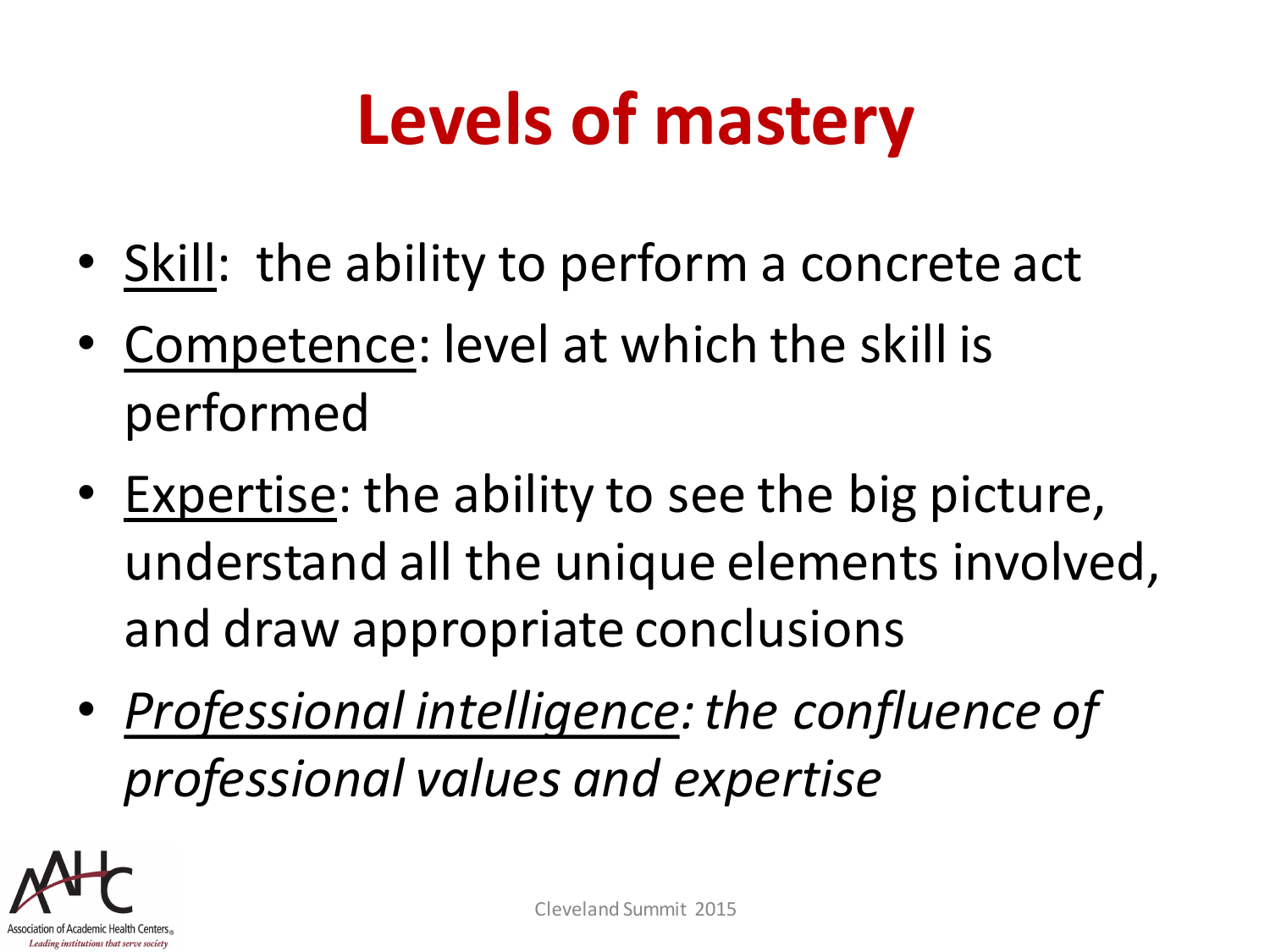#### **Humans vs Machines**

| <b>Attribute</b>              | <b>Humans</b> | <b>Machines</b> |
|-------------------------------|---------------|-----------------|
| <b>Skill</b>                  | $+/-$         | $\sqrt{ }$      |
| Competency                    | $+/-$         | $\sqrt{}$       |
| <b>Expertise</b>              | $+/-$         | ၣ               |
| Strong work ethic             | $+/-$         | $\sqrt{}$       |
| <b>Emotional intelligence</b> | $+/-$         | 2               |
| Professional intelligence     | Maybe         | ำ               |

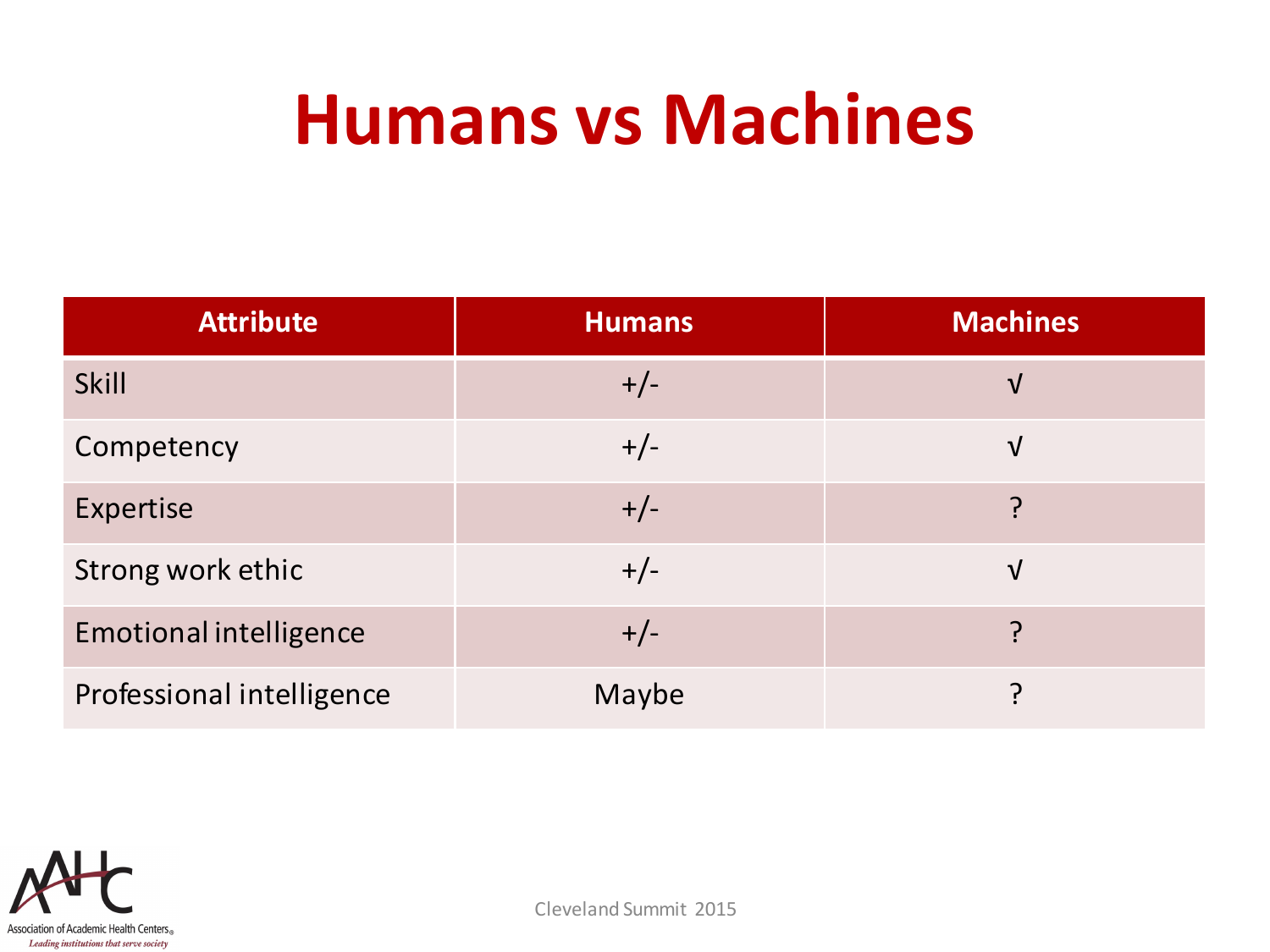## **We need to develop a working definition of "professional intelligence"**

- In healthcare (and other fields), what is the role that humans will play?
- Who ultimately manages the machines?
- What is the reality of the "human touch?"
- How do we need to change our curricula and care practices?
- What kind of future planning is essential now?

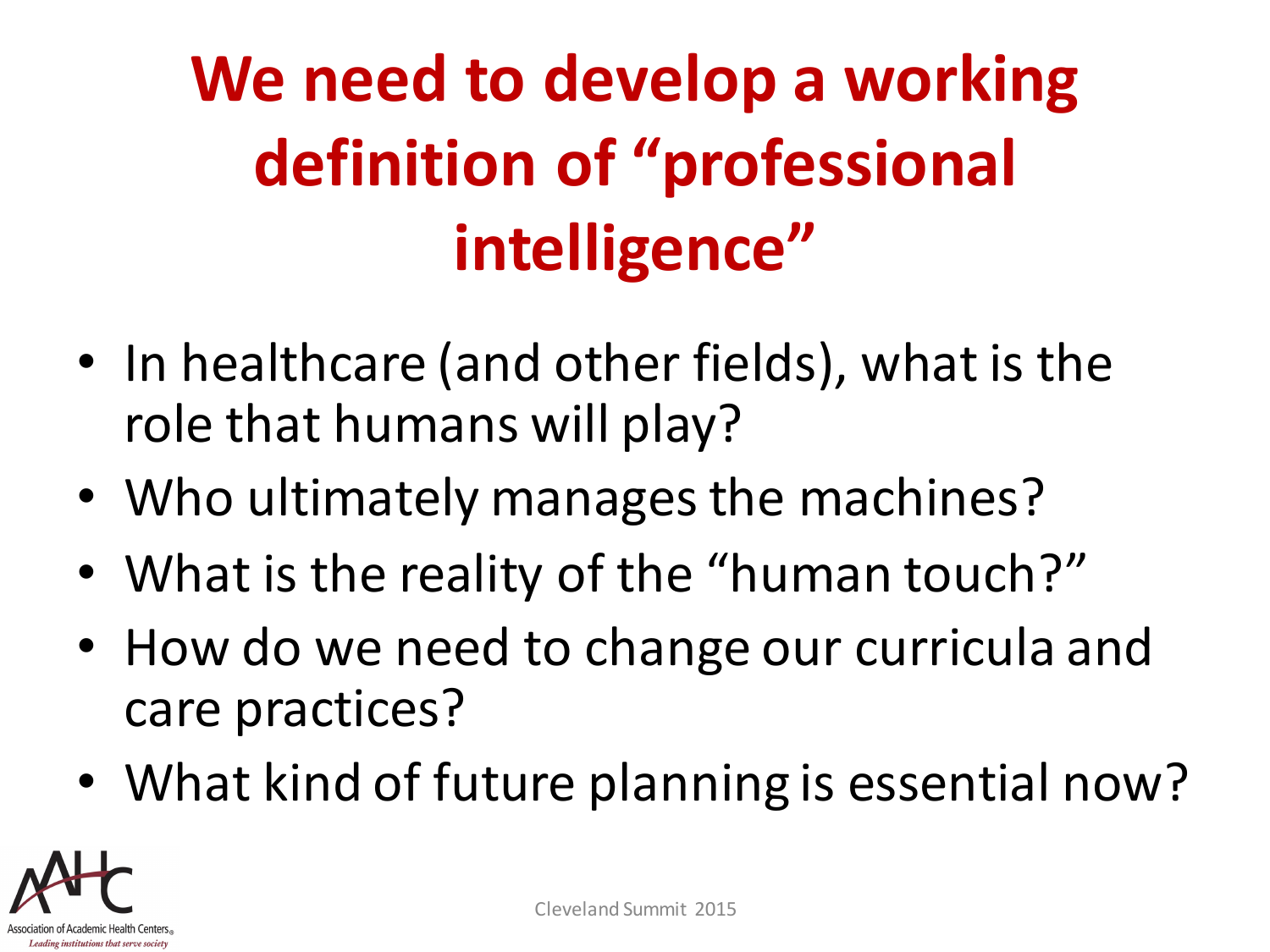## **Aequanimitas**

- "Imperturbability"
	- Calmness, patience
	- Very hard to disturb or upset
- Osler regarded it as the premier quality of a good physician
- Is it not a feature of the machine?
- What is it that remains solely within the human capacity?



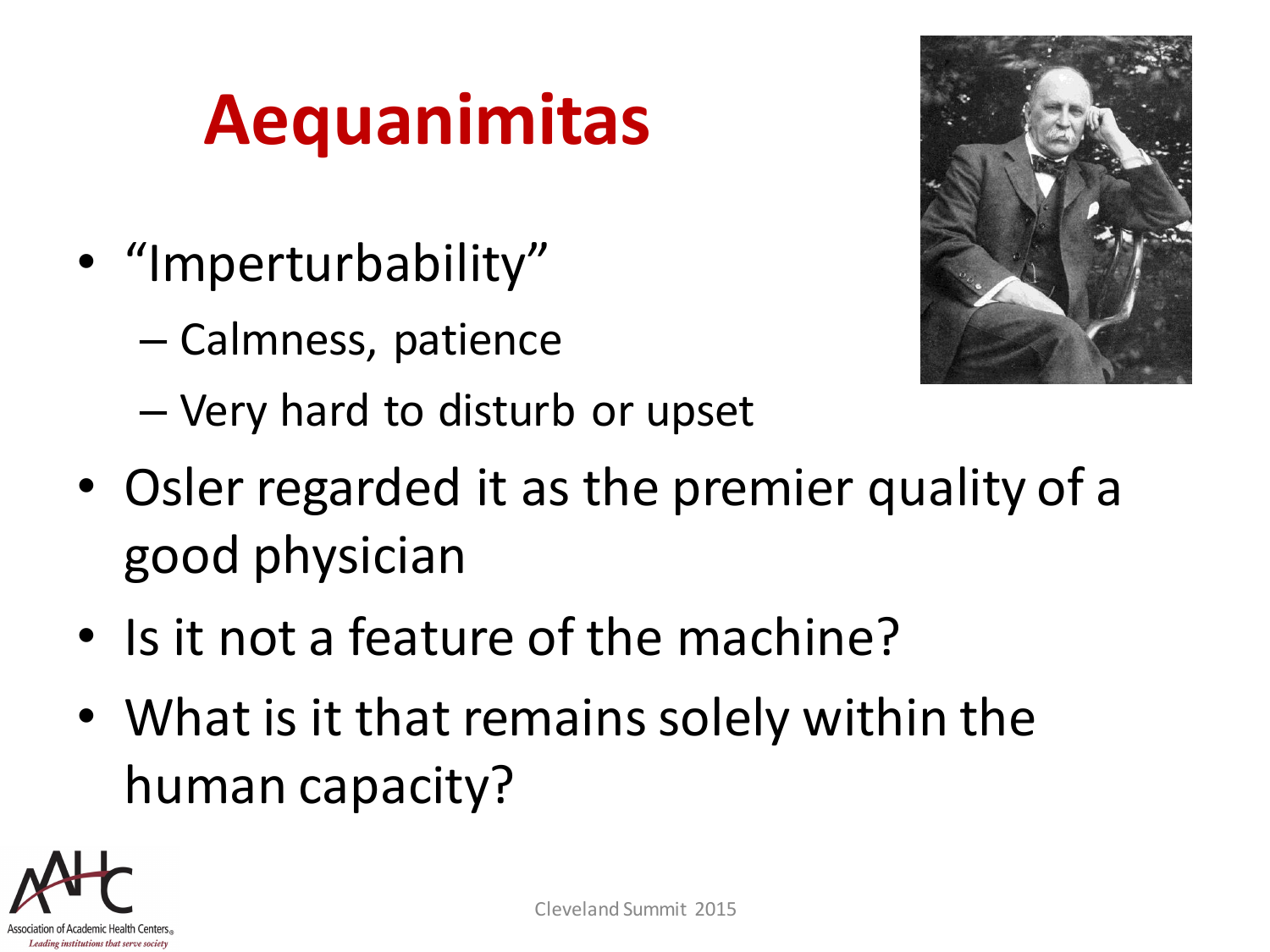## **Is this [still] true?**

#### "Healing, whether physical or emotional, is an experience of life, one that technology can never replace."<sup>1</sup>

1. Polacco MA. The \$6 million physician. *The Pharos* 2015; 78(2): 11-15.

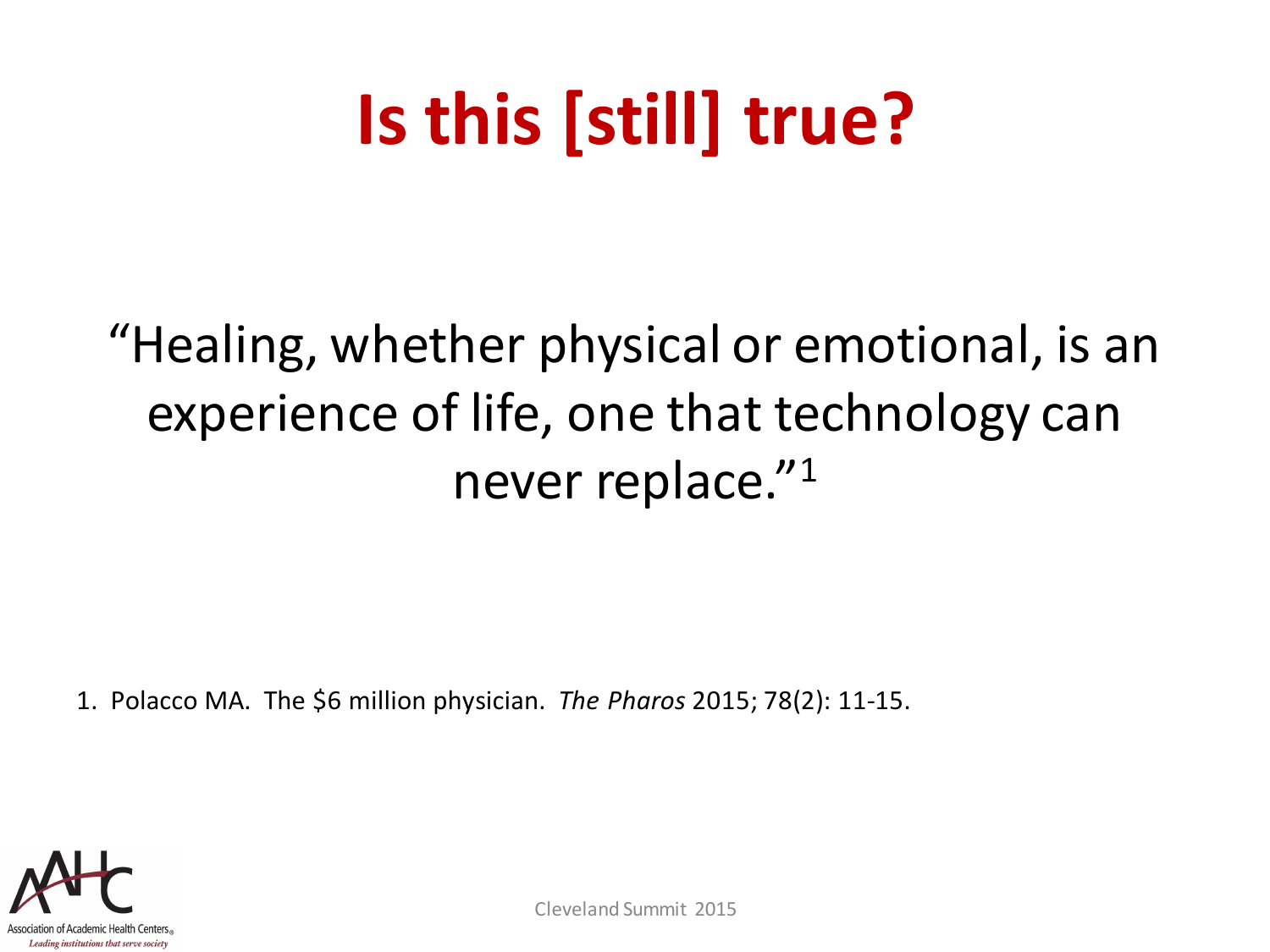*"Not every patient can be saved, but his illness may be eased by the way the doctor responds to him – and in responding to him, the doctor may save himself…*

*…In learning to talk to his patients, the doctor may talk himself back into loving his work."*

- Intoxicated By My Illness, Anatole Broyard

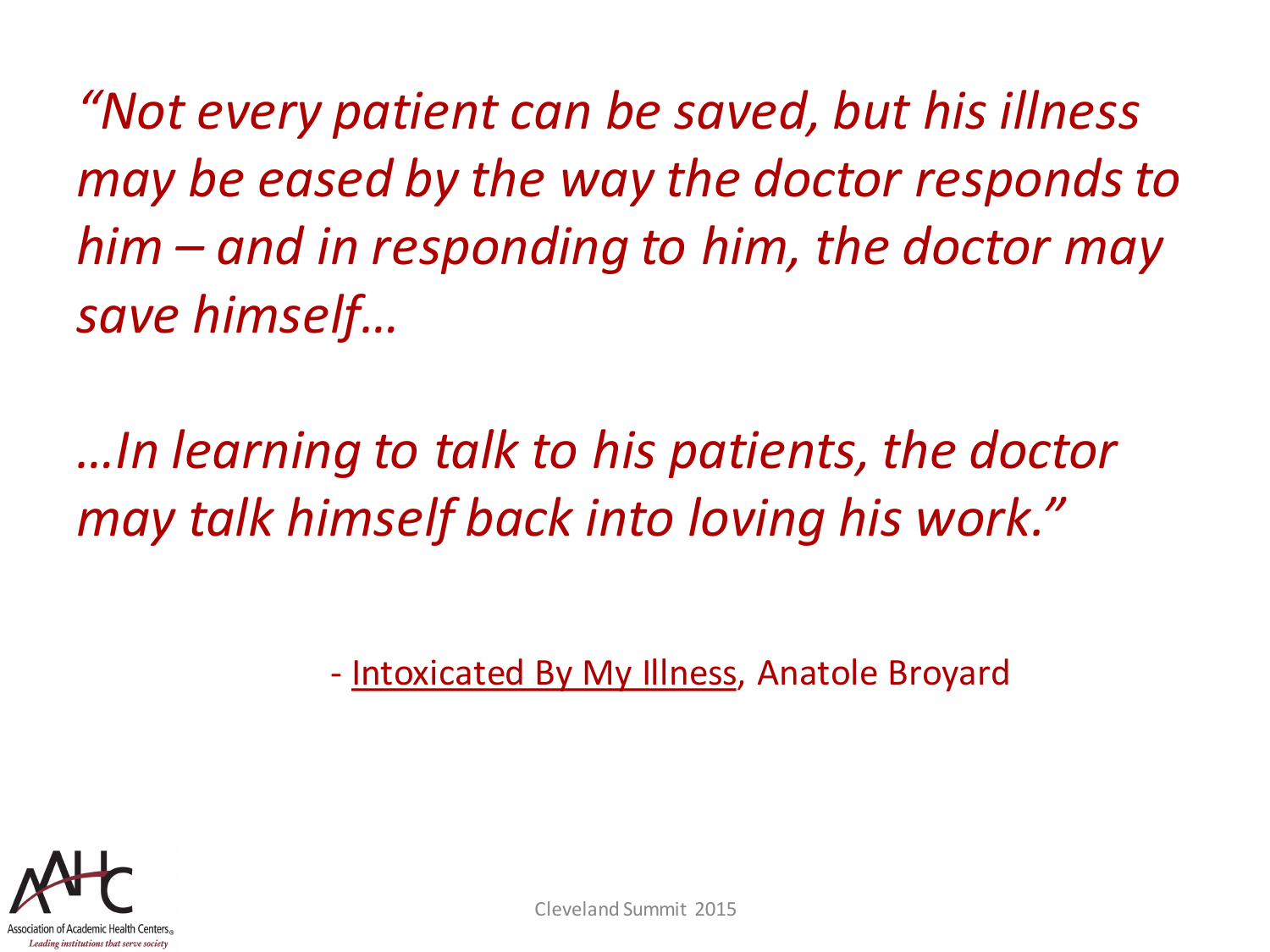## **A little levity to conclude: from "Ex Machina" 2015**

• Clip from "Ex Machina"